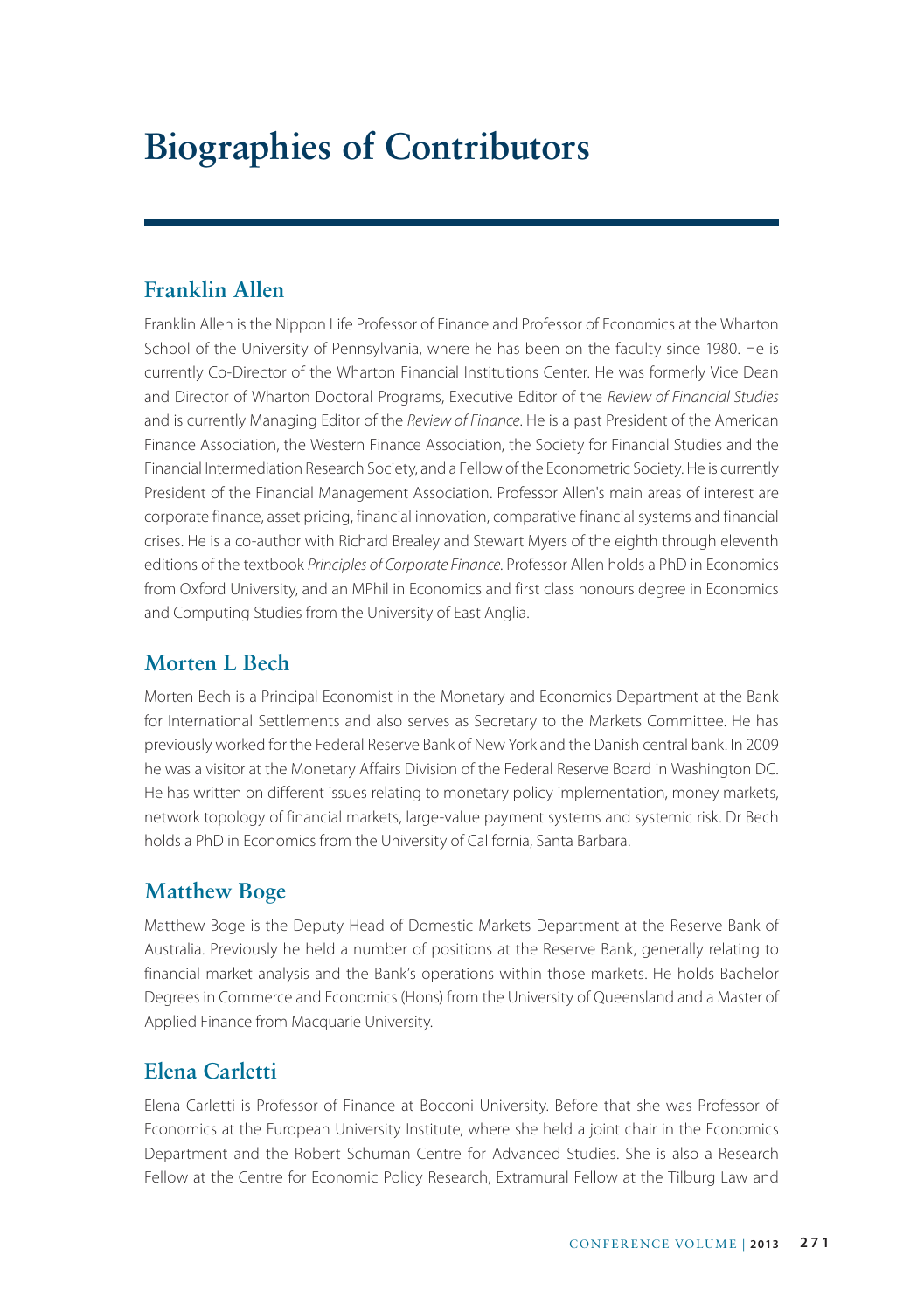#### BIOGRAPHIES OF CONTRIBUTORS

Economics Center, and a Fellow at the Center for Financial Studies at CesIfo and at the Wharton Financial Institutions Center. Her main areas of interest are financial intermediation, financial crises, financial regulation, corporate governance, industrial organisation and competition policy. She has published numerous articles in leading economic journals, and has recently co-edited a book with Franklin Allen, Jan Pieter Krahnen and Marcel Tyrell on *Liquidity and Crises*. She has worked as consultant for the Organisation for Economic Co-operation and Development and the World Bank and participates regularly in policy debates and roundtables at central banks and international organisations. Professor Carletti holds a PhD in Economics from the London School of Economics, a Doctorate in Economics from the University of Bologna and a Master in Economics from Bocconi University, Milan.

#### **Jean-Pierre Danthine**

Jean-Pierre Danthine is Vice-Chairman of the Governing Board, Swiss National Bank, and Head of Department II (Financial Stability, Cash, Finance and Risk) after heading Department III (Financial Markets, Banking Operations and Information Technology) from January 2010 to April 2012. He was previously Professor of Economics and Finance at the University of Lausanne as well as Managing Director of the Swiss Finance Institute from its foundation in 2006 to 2009, and has taught at Colombia University. He is also a Fellow of the European Economic Association. Among other things, he was previously director of the International Center for Financial Asset Management and Engineering (Lausanne and Geneva), Vice Rector of the University of Lausanne and Director of its Institute for Banking and Financial Management. He is a former member of the Executive Committee of the Center for Economic Policy Research and was an Associate Editor of the *European Economic Review*, the *Journal of Empirical Finance*, *Macroeconomic Dynamics* and the review, *Finance*. He has published extensively in macroeconomics and finance. He holds a PhD in Economics from Carnegie Mellon University and an MSc in Economics from the University of Louvain.

#### **Kevin Davis**

Kevin Davis is Professor of Finance at the University of Melbourne and, in his role as Research Director of the Australian Centre for Financial Studies, Professor of Finance at Monash University. His primary research interests are financial regulation, financial institutions and markets, financial innovation and corporate finance. He is co-author/editor of 16 books in the areas of finance, banking, monetary economics and macroeconomics and has published numerous journal articles and chapters in books. He is the Deputy Chair of Sirca, a member of the Australian Competition Tribunal, and has undertaken an extensive range of consulting assignments for financial institutions, business and government. Professor Davis is a Senior Fellow of Finsia and a Fellow of the Finance and Treasury Association. He holds a Bachelor of Economics (Hons I) from Flinders University, South Australia, and a Master of Economics from the Australian National University.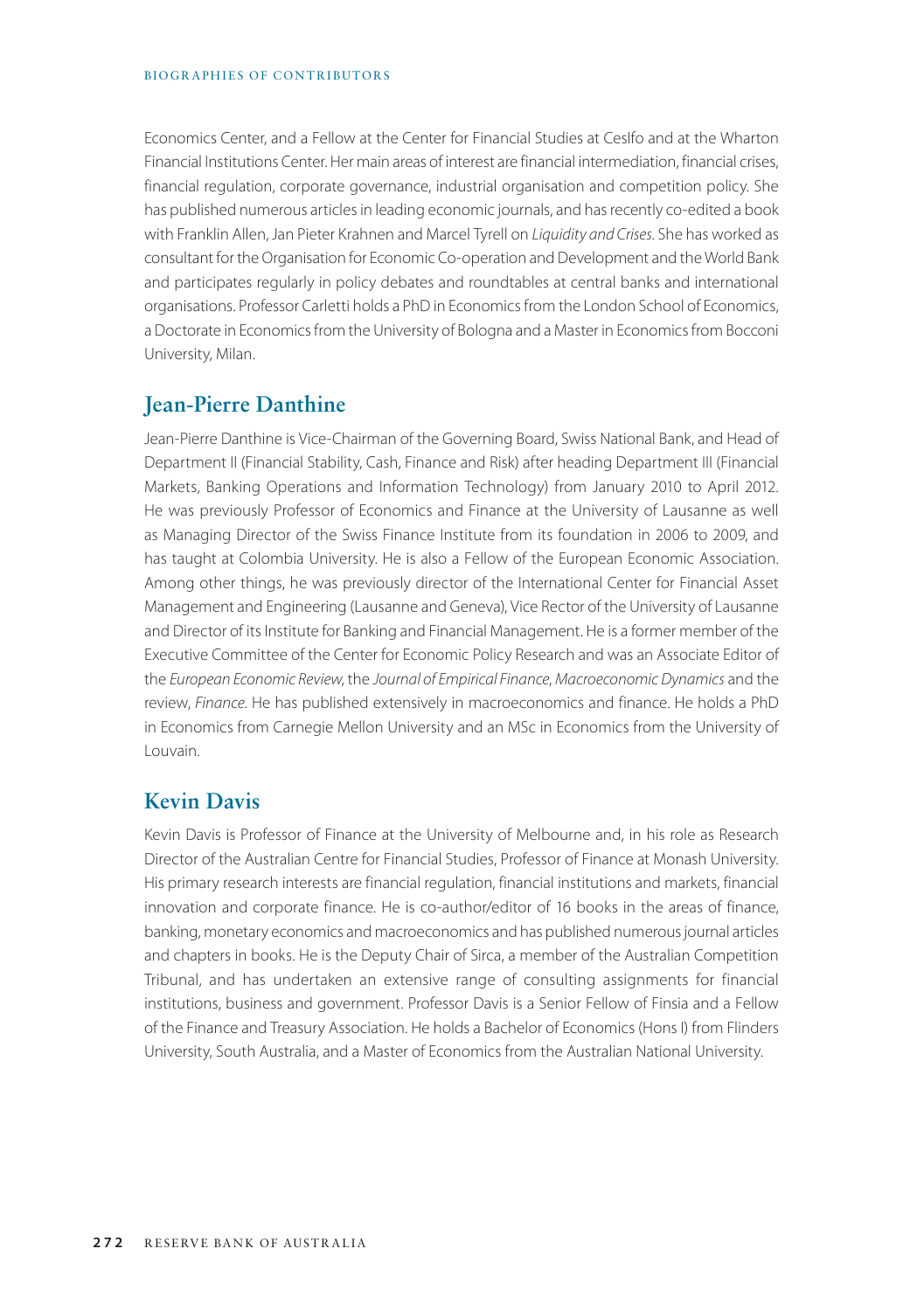#### **Piti Disyatat**

Piti Disyatat is Director of Economic Research in the Monetary Policy Group at the Bank of Thailand. Prior to this, he worked in various areas of the Bank including forecasting and modelling, financial risk management, foreign reserve management and monetary operations. From 2007 to 2010 he served as Senior Economist in the Monetary and Economic Department at the Bank for International Settlements. He has also previously worked as an Economist at the International Monetary Fund and has served as Adjunct Faculty in the Economics Department at Chulalongkorn University and Thammasat University in Thailand. His research interests are in monetary economics, banking and international finance. He holds a PhD from Princeton University and a Bachelor of Economics with first class honours from the Australian National University.

#### **Ippei Fujiwara**

Ippei Fujiwara is Associate Professor of Macroeconomics at the Crawford School of Public Policy at the Australian National University. He is also Associate Editor of Japan and the World Economy, a Research Associate at the Globalization and Monetary Policy Institute, Federal Reserve Bank of Dallas, the Executive Director of the Australia-Japan Research Centre, and Deputy Director of the Center for Applied Macroeconomic Analysis. Previously he worked for the Bank of Japan for 18 years before joining the Crawford School of Public Policy where his research has focused on international finance, monetary economics and macroeconomics. His recent publications appear in the *Journal of International Money and Finance*; *Journal of Money, Credit and Banking*; *Journal of Economic Dynamics and Control*; and *Macroeconomic Dynamics*. He holds a DPhil in Economics from Nuffield College, University of Oxford, and a PhD in Applied Economics from Osaka University.

#### **Prasanna Gai**

Prasanna Gai is Professor of Macroeconomics at The University of Auckland. He was appointed as Special Adviser to the Governor of the Bank of Canada (2010–2011) and as the Academic Fellow of the Reserve Bank of New Zealand (2012). Prior to his current position, Professor Gai was Professor of Economics at the Australian National University and served as Senior Adviser at the Bank of England, responsible for directing its financial stability research. Professor Gai has published widely on financial stability and international monetary issues. He holds a DPhil and MPhil in Economics from the University of Oxford and a Bachelor of Economics (Honours) from the Australian National University.

### **Andrew G Haldane**

Andrew Haldane is Executive Director, Financial Stability at the Bank of England. In this role, he has responsibility for developing Bank policy on financial stability issues and the management of the Financial Stability Area. Andrew is a member of the Bank's Financial Stability Executive Board and the new Financial Policy Committee. He is a member of various international public policy committees, economics associations, editorial boards and academic advisory committees. Andrew has written extensively on domestic and international monetary and is co-founder of 'Pro Bono Economics', which aims to broker economists into projects in the charitable sector. He holds an MA in Economics from the University of Warwick and a BA in Economics from the University of Sheffield.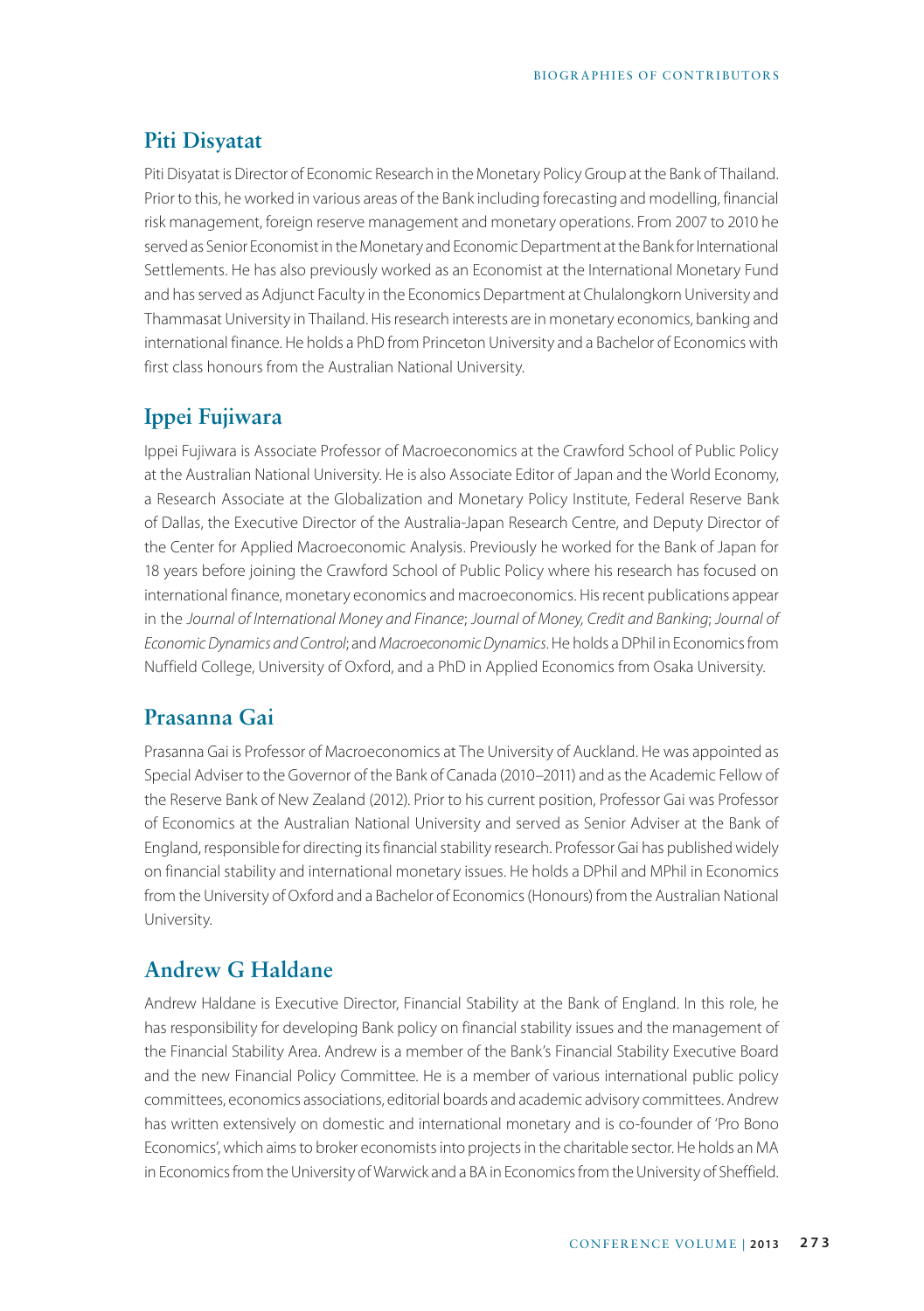### **Alexandra Heath**

Alexandra Heath is Head of Economic Research Department at the Reserve Bank of Australia. Prior to this, she was Deputy Head of Domestic Markets Department and Deputy Head of International Markets and Relations. She has also held positions in a number of areas in Economic Group and was seconded to the Bank for International Settlements in Basel, Switzerland. She has worked on a variety of topic areas including the impact of financial regulation on financial markets, global imbalances, the foreign exchange market, macroeconomic forecasting and labour market dynamics. Dr Heath holds a PhD and MSc in Economics from the London School of Economics and a BEc (Hons) from the University of Sydney.

#### **Grahame Johnson**

Grahame Johnson is the Deputy Chief of the Financial Markets Department (FMD) at the Bank of Canada. He is responsible for a range of financial market-related activities, including the oversight of the domestic and foreign trading activities of the Bank and the market intelligence function. Since joining the Bank of Canada in 2001, he has held a number of senior roles in FMD, and has extensive knowledge of markets, the financial system, and monetary and funds management policies. Prior to joining the Bank, he worked at CIBC for 10 years, where he traded a range of financial products, including government bonds, interest rate swaps and options. He is a graduate of Queen's University, Kingston, Ontario, and is a Chartered Financial Analyst.

### **Sujit Kapadia**

Sujit Kapadia is a senior manager in the Prudential Policy Division at the Bank of England. His team is responsible for advising the Bank's Financial Policy Committee on the design and implementation of cyclical macroprudential policies and leads on the Bank's contributions to the international debate on reforming banking regulation in Basel and Europe. In previous roles, he made a leading contribution to the development of the Bank's stress-testing model, RAMSI; led on the Bank's input into the calibration of the Basel III capital requirements; and was a founder member of the Financial Policy Committee Secretariat. He also had a spell at the Reserve Bank of India in 2013, reviewing aspects of their monetary policy framework and assessing their financial literacy initiatives. Dr Kapadia's research encompasses macroprudential policy, banking regulation, stress testing, financial networks and contagion. He holds a PhD in Economics from the University of Oxford.

## **Todd Keister**

Todd Keister is Professor of Economics at Rutgers University. He has previously been an Assistant Vice President at the Federal Reserve Bank of New York and a Professor of Economics at the Instituto Tecnológico Autónomo de México in Mexico City. He has also held visiting positions at the University of Texas in Austin, the European University Institute and New York University. Much of his research has focused on developing models of financial fragility and macroeconomic volatility that can be used to assess the role of self-fulfilling beliefs and to evaluate both government and central bank policies. He currently serves on the editorial boards of *Macroeconomic Dynamics*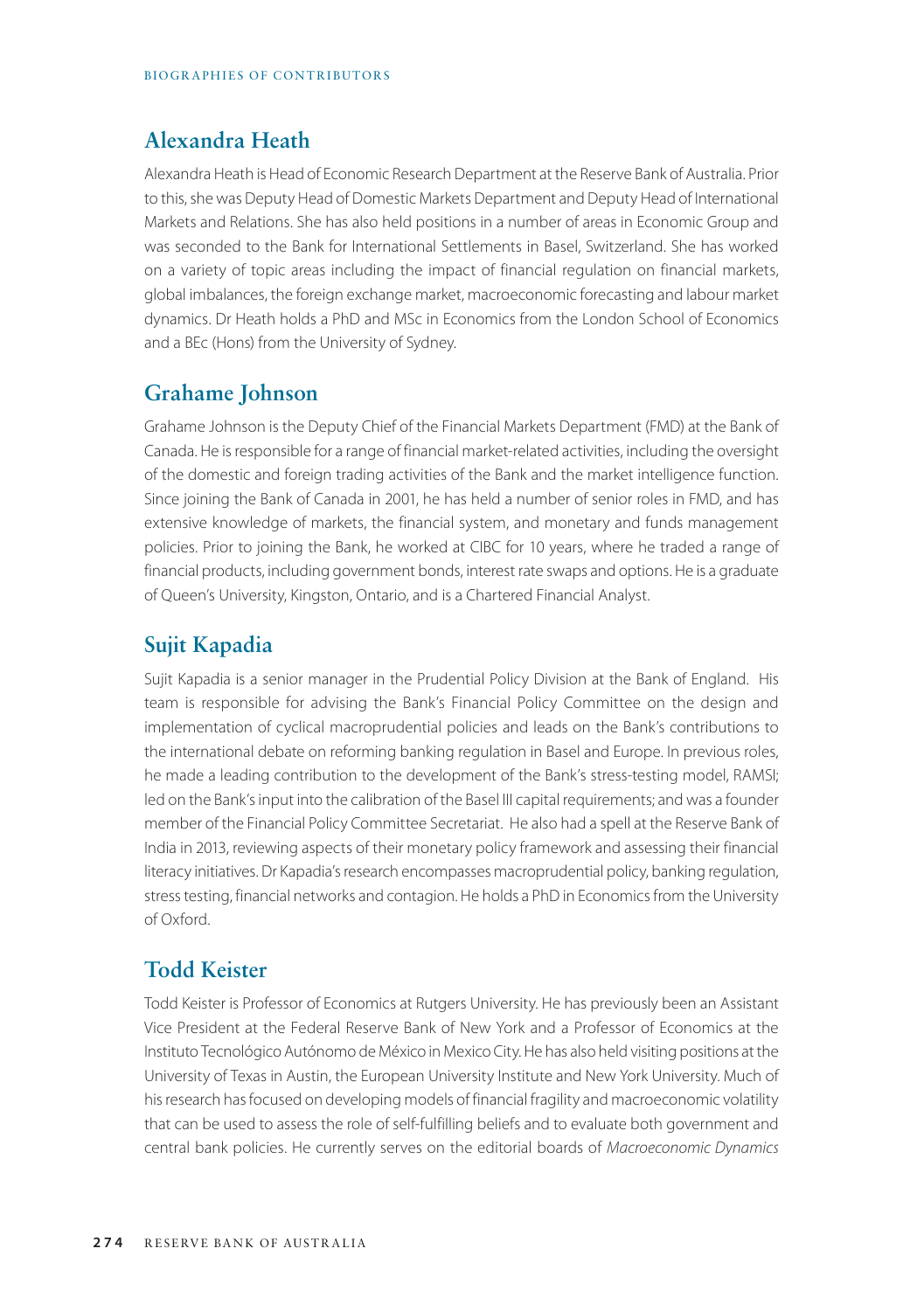and the *Journal of Mathematical Economics*. Professor Keister holds a PhD in Economics from Cornell University and a BS in Computer Science and Economics from Duke University.

## **Gerard Kelly**

Gerard Kelly is an Economist in the Economic Research Department of the Reserve Bank of Australia. His research has focused on topics including financial market infrastructure, international trade and structural change in the Australian economy. He holds a Bachelor of Science (Hons), a Bachelor of Arts and a Master of International Economics and Finance from the University of Queensland.

## **Matthew Lilley**

Matthew Lilley is a graduate economist in the Economic Research Department at the Reserve Bank of Australia. He holds a Bachelor of Economics (Hons) from the University of Sydney.

## **Mark Manning**

Mark Manning is Deputy Head of Payments Policy Department at the Reserve Bank of Australia, with responsibility for the Reserve Bank's oversight of payments, clearing and settlement systems and associated policy and research. He joined the Reserve Bank in 2008 on secondment from the Bank of England, returning in a permanent role at the start of 2012. Previously he held a number of positions at the Bank of England in the Financial Stability Directorate, including in financial market infrastructure policy and research, prudential policy and market surveillance. Before entering central banking in 2002, Mark spent several years as a fund manager in the City of London, including spells at Goldman Sachs Asset Management and Kleinwort Benson Investment Management. Mark has published a number of articles and research papers on payments and financial market infrastructure issues, and is co-editor of a book entitled *The Economics of Large-value Payments and Settlement: Theory and Policy Issues for Central Banks*. He holds an MSc in Economics from University College London, an MSc in Finance from the London Business School and a BSc (Econ) Hons from the University of London.

## **Silvia Miranda Agrippino**

Silvia Miranda Agrippino is an Economist at Now-Casting Economics. Prior to this she was a Post-Doctoral Researcher at the Department of Economics at London Business School and a Teaching Fellow of Quantitative Methods at the School of Economics Finance and Management at the University of Bristol. Her research interests include applied macroeconometrics, factor models and forecasting. Dr Miranda Agrippino holds a PhD in Economics from Bocconi University, Milan, a Master in Economics from Universitat Pompeu Fabra, Barcelona, and a Bachelor (*summa cum laude*) from Bocconi University.

## **Cyril Monnet**

Cyril Monnet is Professor of Economics at the University of Bern and Program Manager Doctoral Courses at the Study Center Gerzensee. Previously he held the positions of Senior Economist in the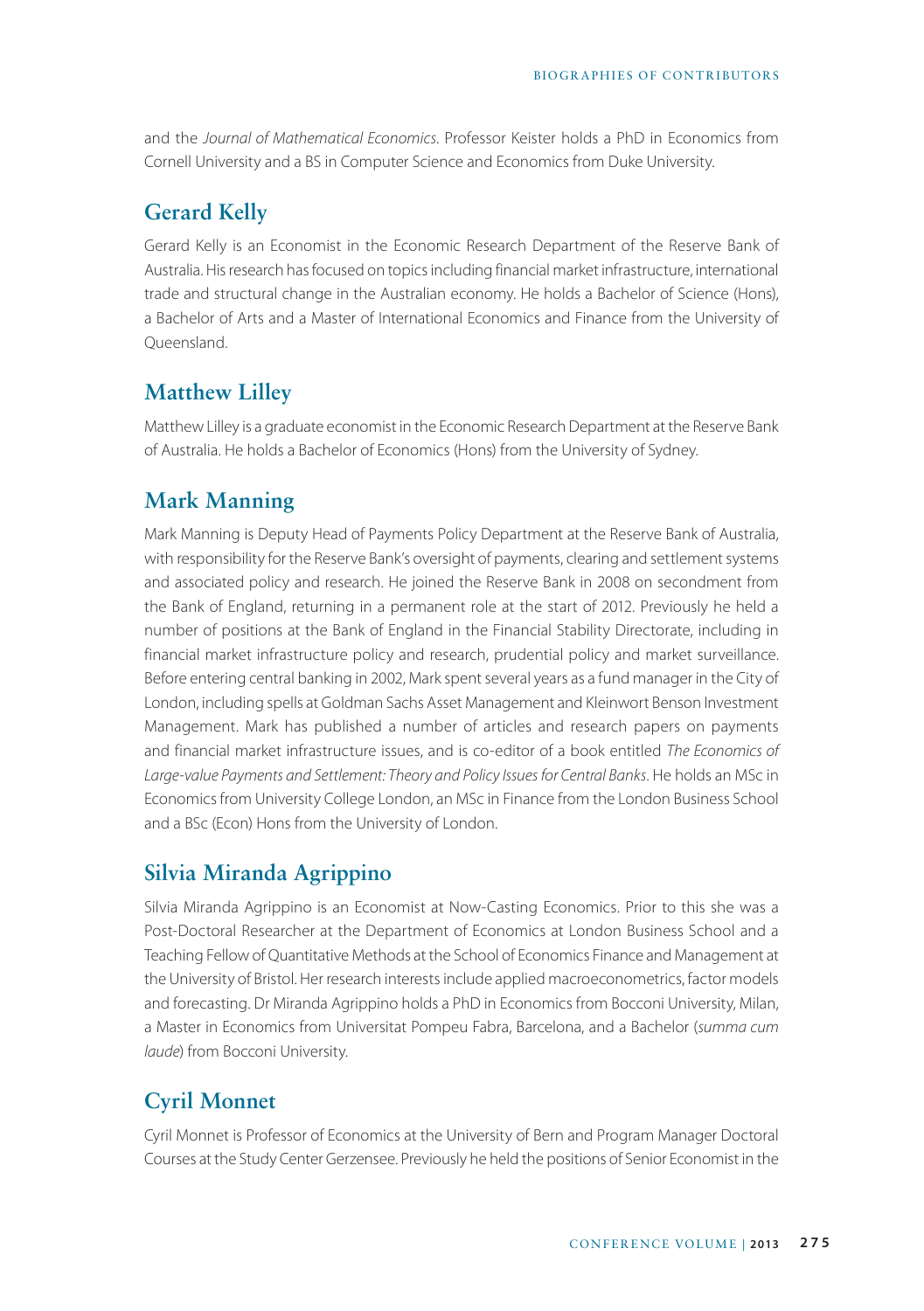Research Department of the European Central Bank and Senior Economic Advisor in the Research Department of the Federal Reserve Bank of Philadelphia. His research focuses on monetary economics, financial intermediation and the design of financial markets. His research is regularly published in the main international economic and finance journals. Professor Monnet received his PhD in Economics from the University of Minnesota where his adviser was Narayana Kocherlakota.

#### **Benjamin Nelson**

Benjamin Nelson is Senior Economist in the Monetary Strategy Team, Monetary Assessment and Strategy Division, at the Bank of England, and a member of the Centre for Macroeconomics, London. He joined the Bank of England in 2009 and has written on international trade and on macroeconomics, with a focus on financial instability and macroprudential policy. He holds a DPhil in Economics from Nuffield College, Oxford, and BA and MPhil degrees from Oxford.

#### **Kevin Nixon**

Kevin Nixon is Deputy Managing Director at the Institute of International Finance (IIF), where he has responsibility for both regulatory affairs and membership relations. Prior to the IIF, he was Executive Director, Head of Regulatory Reform, for the Westpac Group. In this role, his focus was the international regulatory reform agenda, engaging in the debate globally with regulators, associations and other stakeholders, assessing the implications and ensuring the Westpac Group was positioned to respond. With a career in banking spanning more than 25 years, he has held a range of positions at several major international banking groups, and was Director-Markets at the Australian Financial Markets Association from 2008 to 2010. He has also lectured on international finance, investment and risk at Macquarie University. He holds a BSc in Applied Mathematics (Hons) from the University of New South Wales.

## **Richard Portes CBE**

Richard Portes is Professor of Economics at the London Business School, a position he has held since 1995, and President of the Centre for Economic Policy Research (which he founded in 1983). He was Directeur d'Etudes at the Ecole des Hautes Etudes en Sciences Sociales in Paris from 1978 to 2011, a Rhodes Scholar and a Fellow of Balliol College, Oxford, and has also taught at Princeton, Harvard (as a Guggenheim Fellow), and Birkbeck College (University of London). In 1999 and 2000, he was Distinguished Global Visiting Professor at Haas Business School, University of California, Berkeley, and in 2003 and 2004 he was Joel Stern Visiting Professor of International Finance at Columbia Business School. He is also an elected Fellow of the British Academy and of the Econometric Society. He was decorated Commander of the British Empire (CBE) in the Queen's Honours List in 2003. He is Co-Chairman of Economic Policy and a member of the Bellagio Group on the International Economy. He has written recently on global imbalances, the CDS markets, international liquidity, currency wars, and the euro area crisis. Professor Portes holds a DPhil from Oxford University.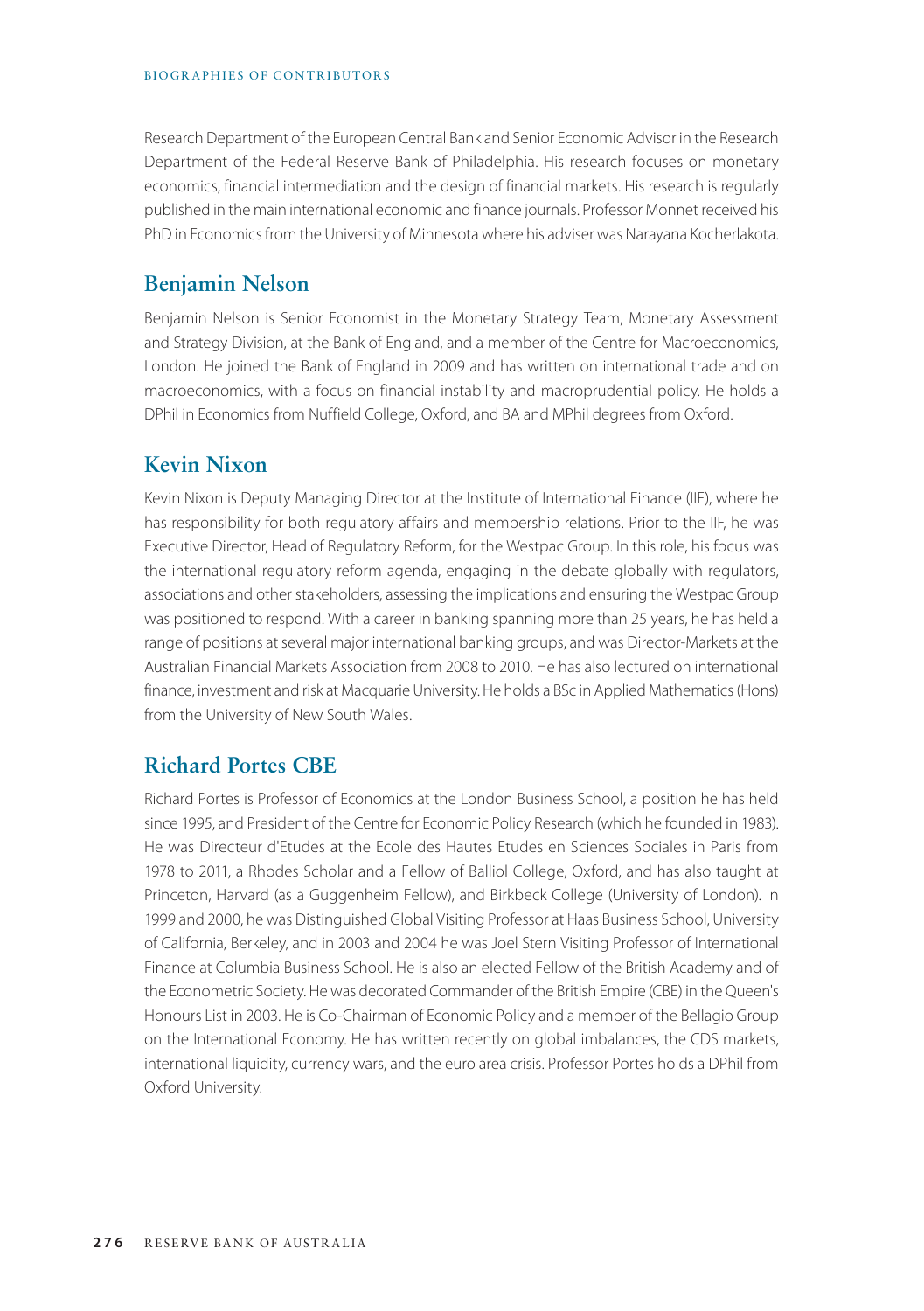#### **Hélène Rey**

Hélène Rey is Professor of Economics at the London Business School. Until 2007, she was at Princeton University as Professor of Economics and International Affairs in the Economics Department and the Woodrow Wilson School. Her research focuses on the determinants and consequences of external trade and financial imbalances, the theory of financial crises and the organisation of the international monetary system. She demonstrated in particular that countries' gross external asset positions help predict current account adjustments and the exchange rate.

In 2005 she was awarded an Alfred P. Sloan Research Fellowship. She received the 2006 Bernácer Prize (best European economist working in macroeconomics and finance under the age of 40). In 2012 she received the inaugural Birgit Grodal Award of the European Economic Association honouring a European-based female economist who has made a significant contribution to the Economics profession.

In 2013 she received the Yrjö Jahnsson Award (European economist under 45 years old who has made a contribution in theoretical and applied research that is significant to economics in Europe), shared with Thomas Piketty. Professor Rey is a Fellow of the British Academy. She is on the board of the *Review of Economic Studies* and associate editor of the *American Economic Journal: Macroeconomics*. She has been elected member-at-large of the Council of the European Economic Association. She is a Research Fellow at the Centre for Economic Policy Research and Research Associate at the National Bureau of Economic Research.

She is on the Board of the Autorité de Contrôle Prudentiel, a member of the Commission Économique de la Nation and of the Bellagio Group on the International Economy. She was a member of the Conseil d'Analyse Économique until 2012. She writes a regular column for the French newspaper *Les Echos*. Professor Rey received her undergraduate degree from École Nationale de la Statistique et de l'Administration Economique, a Master in Engineering Economic Systems from Stanford University and her PhDs from the London School of Economics and the École des Hautes Études en Sciences Sociales.

#### **Eric Santor**

Eric Santor is Deputy Chief, International Economic Analysis Department (INT), at the Bank of Canada. After joining the Bank in 2001 as an Economist in the Monetary and Financial Analysis Department, he then assumed increasing responsibilities through his roles as a Principal Researcher, Assistant Chief, Research Adviser and, most recently, Research Director in INT. He investigates issues relating to the international monetary system and global financial architecture, the role and governance of the International Monetary Fund, and the incidence and effects of unconventional monetary policy. He holds a PhD in Economics from the University of Toronto and a BA (Hons) from the University of Western Ontario.

#### **Bernd Schwaab**

Bernd Schwaab is a Research Economist at the European Central Bank's Financial Research Division, where his focus is on financial econometrics, asset pricing and risk management. His joint research has been published in journals such as the *Journal of Econometrics*, the *Journal of Business*